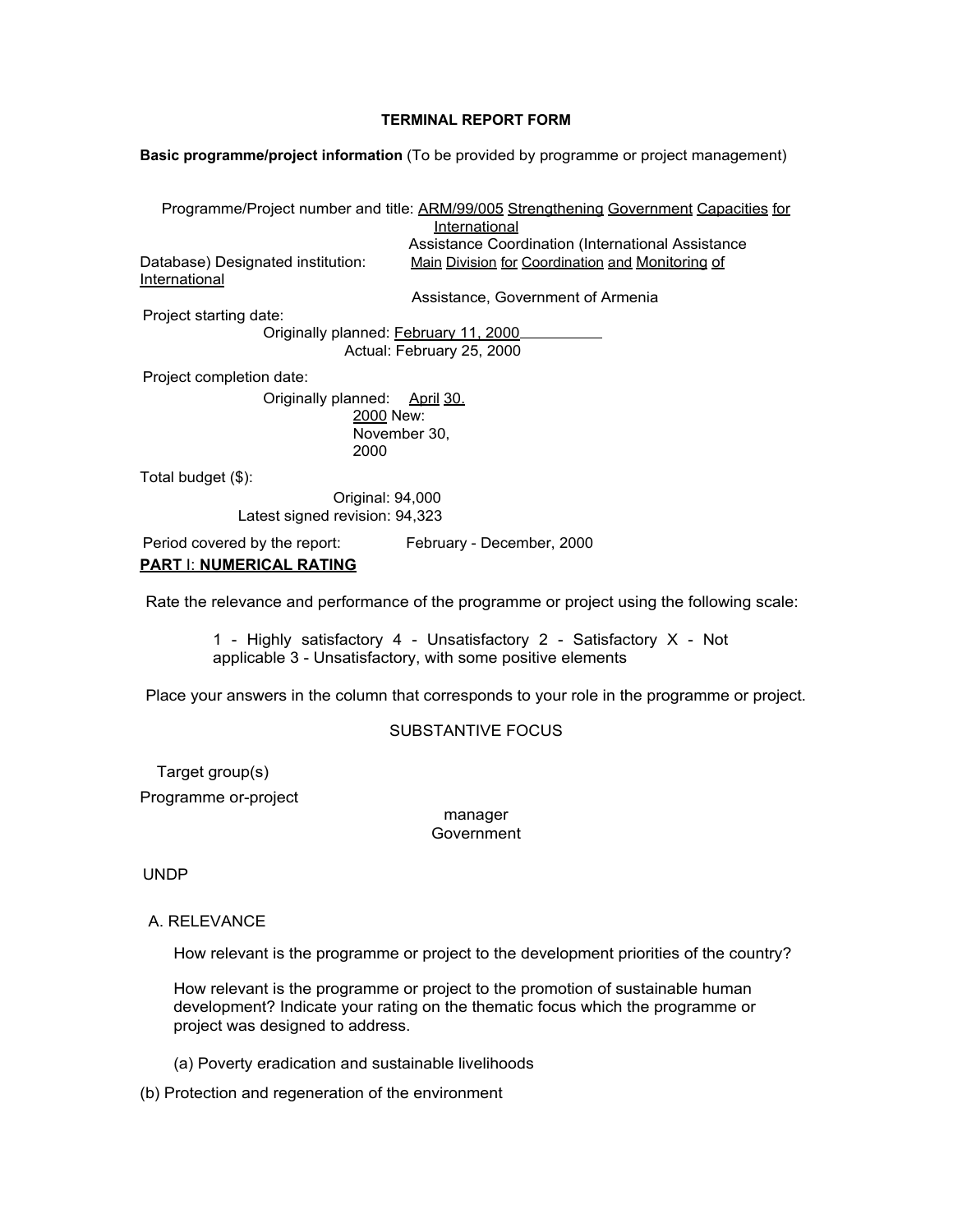(c) Gender in development

$$
\sim u' \sim 57
$$

(d) Promoting an enabling environment for SHD, including governance

To what extent are appropriate beneficiary groups being targeted by the programme or project, based on the following considerations?

$$
\mathcal{L}_{\mathcal{H}^{\mathcal{L}}} \mathsf{P}^{\mathsf{op}\mathcal{L}}
$$

Ir

(a) Gender

- (b) Socio-economic factors (c) Geographic location
- 4. Given the objectives of the programme or project, are the appropriate institutions being assisted?

PAGE 3

| <b>B. PERFORMANCE</b>                                                                                                            |  |  |
|----------------------------------------------------------------------------------------------------------------------------------|--|--|
| 1. Using the following indicators, rate the<br>contribution of the outputs to the achievement of<br>the immediate objectives: ai |  |  |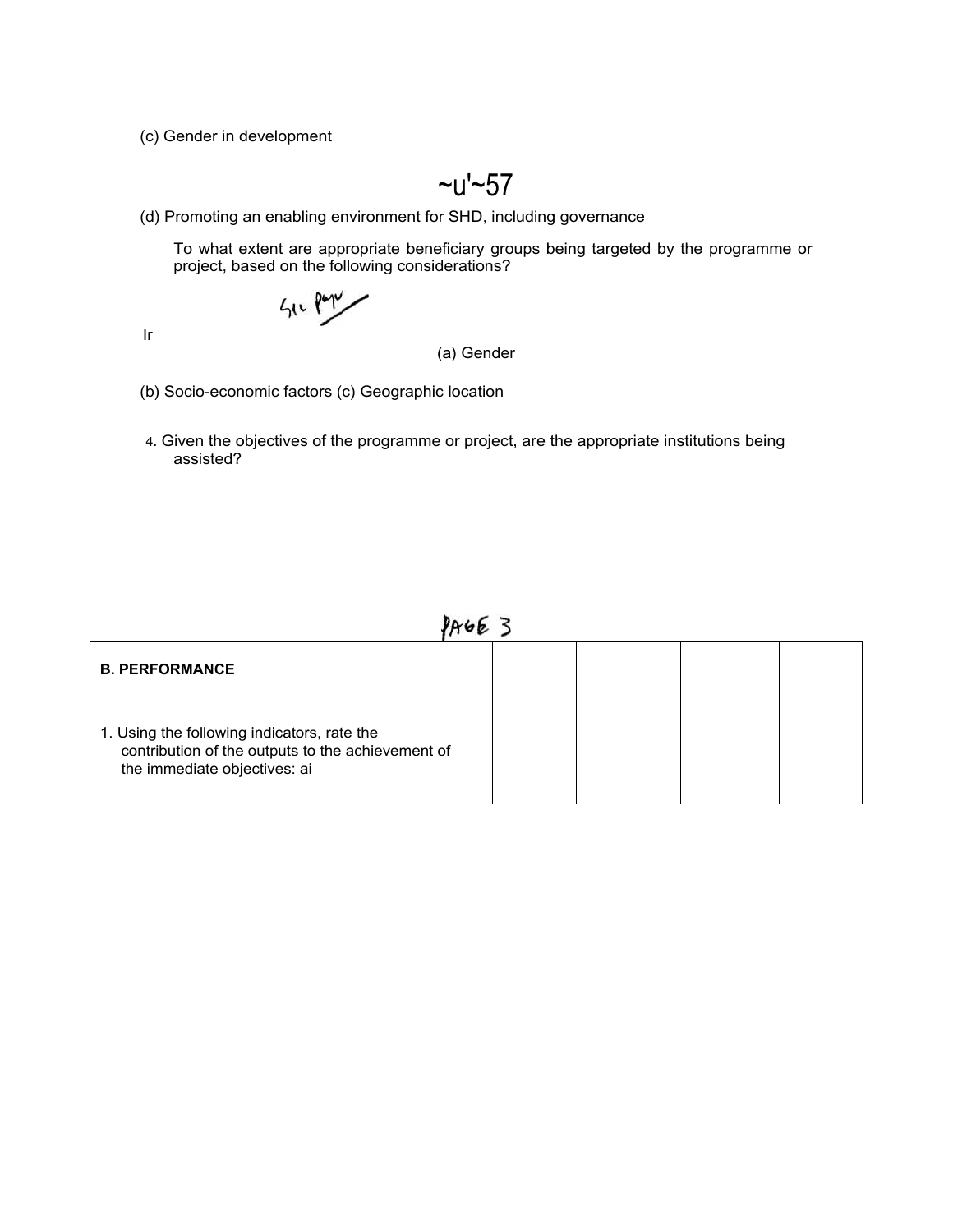| Output 1. Operational International Assistance<br>Database for Armenia (IADA)<br>Indicator 1. Produced operational JADA in Jine<br>with the Requirements of the Government of<br>Armenia, UNDP, and the donor community             | 1              | 1              | 1              |
|-------------------------------------------------------------------------------------------------------------------------------------------------------------------------------------------------------------------------------------|----------------|----------------|----------------|
| Indicator 2.IADA containing updated and<br>accurate information on the donor assistance<br>provided to Armenia to date                                                                                                              | $\overline{2}$ | $\overline{2}$ | $\overline{2}$ |
| Indicator 3. Staff of the Main Division for loan.<br>Grants and Humanitarian Assistance Coordination<br>and Monitoring, and other concerned staff of the<br>Government trained and able to independently run<br>and manage the IADA | 3              | 3              | 3              |
| Output 7 Operational and Accessible On-line IADA.<br>Indicator 1. Operational and Accessible IADA<br>on the Web.                                                                                                                    | 2              | 2              | 2              |
| Rate the production of target outputs.                                                                                                                                                                                              | 3              | 3              | 3              |
| 3. Are the management arrangements of the<br>programme or project appropriate?                                                                                                                                                      | 4              | 4              | 4              |
| 4. Are the programme or project resources<br>(financial, physical and manpower) adequate in<br>terms of:                                                                                                                            |                |                |                |
| (a) quantity?                                                                                                                                                                                                                       | 1              | 1              | 1              |
| (b) quality?                                                                                                                                                                                                                        | 1              | 1              | 1              |
| 5. Are programme or project resources being used<br>efficiently to produce planned results?                                                                                                                                         | 1              | 1              | 1              |
| Is the programme or project cost-effective                                                                                                                                                                                          | $\mathbf{2}$   | $\mathbf{2}$   | $\overline{2}$ |

" The programme or project manager must list the indicators as reflected in the

programme support document or project document or agreed on by the stakeholders.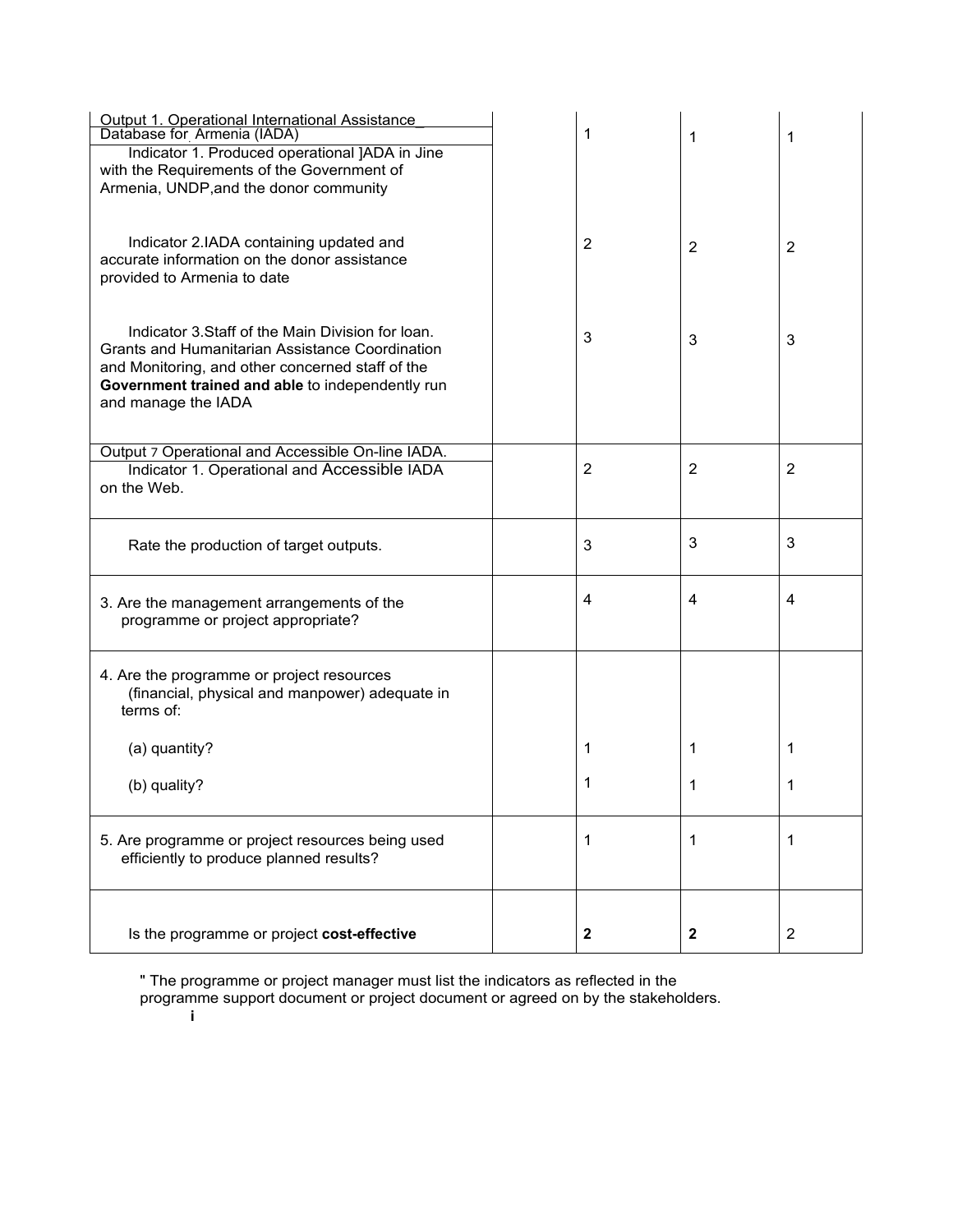4

| compared to similar intervention'                                                                        |  |  |
|----------------------------------------------------------------------------------------------------------|--|--|
| Based on its work plan, how would you rate the<br>timeliness of the programme or project in terms<br>of: |  |  |
| (a) Production of outputs and initial results?                                                           |  |  |
| (b) Inputs delivery?                                                                                     |  |  |

Please indicate your overall rating of the programme or project using the following numbers:

1 - Highly satisfactory 2 - Satisfactory 3 - Unsatisfactory, with some positive elements 4 - **Unsatisfactory** 5 - Not applicable

|                                                                       | <b>Target</b><br>group(s) | Programme<br>or project<br>manager | Government | <b>UNDP</b> |
|-----------------------------------------------------------------------|---------------------------|------------------------------------|------------|-------------|
| <b>OVERALL RATING OF THE</b><br><b>PROGRAMME OR</b><br><b>PROJECT</b> |                           |                                    |            | 2           |

Explain the basis of your rating, which need not be limited to, or which may be different from, the relevance and performance criteria rated above. For the last year of the programme or project, the overall rating should include an assessment of the potential success of the programme or project as well as its relevance and performance.

## **PART II: TEXTUAL ASSESSMENT**

1. What are the major achievements of the programme or project vis-a-vis the expected results? Please explain them in detail in terms of potential impact, sustainability of results and contribution to capacity development.

Creation and introduction on the Web of the International Assistance Database for Armenia meets the ultimate goal expected from the project implementation. IADA itself has to be and is a powerful and modern tool for coordination of international assistance, indeed. In this respect the potential impact that the system can have on the Government's activities and efforts in this direction should be considered highly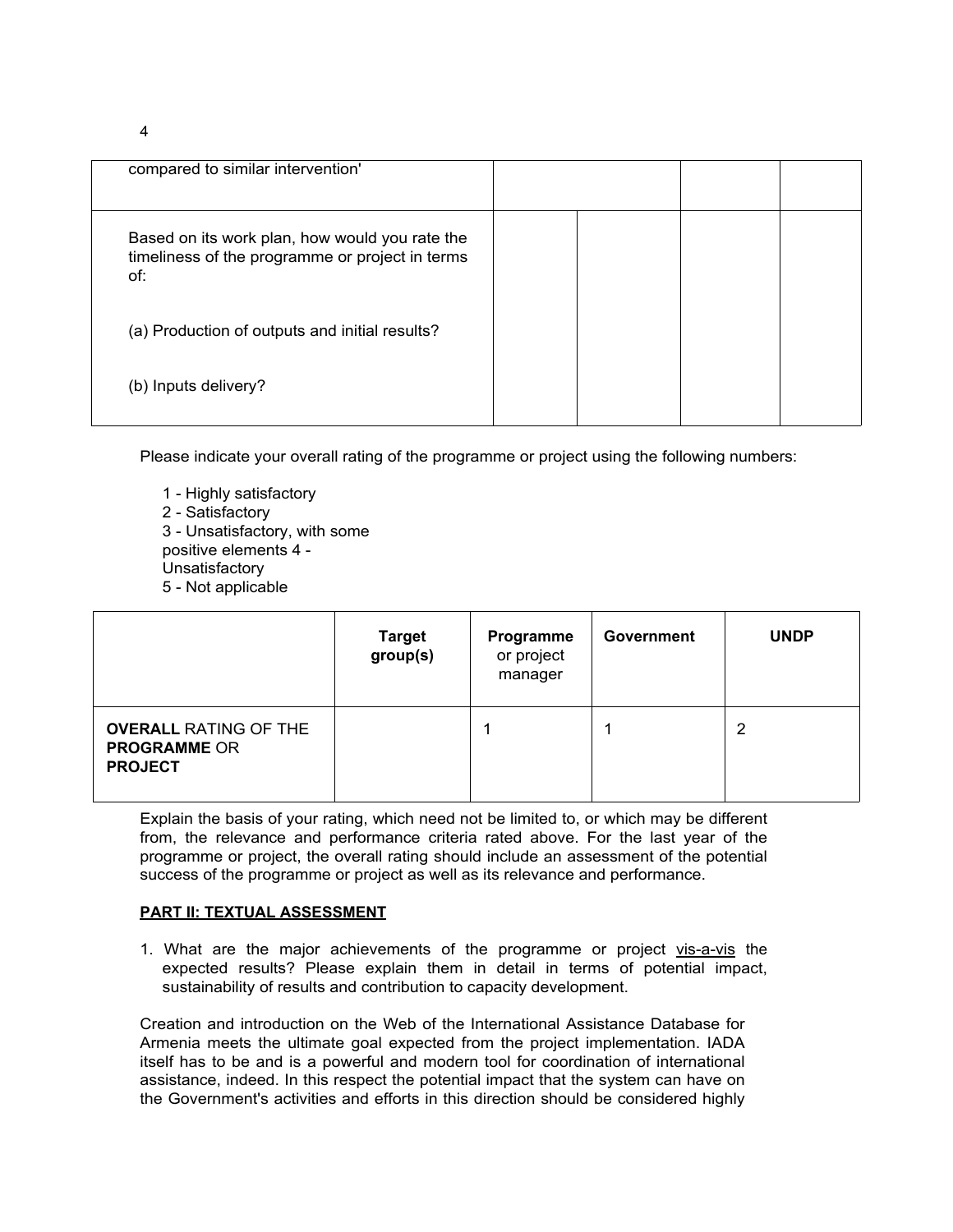positive. However, the Central Government does not appropriately value the issue of coordination of international assistance, which in UNDP's opinion should be the direct duty of no other body but the Government itself. Hence, results that were expected and in fact achieved due to the project implementation, constituting the provision of tools to strengthen the capacity of the Government in aid coordination, may not be sustainable to the & .sired extent unless the Government deeply reali:os and effects, its corresponding mission on a continuous and well institutionalised basis.

2. What factors affected the achievement of programme or project results?

5

Institutional and management arrangements made by the Government were not appropriately planned to ensure smooth operation and maintenance of IADA, with an ultimate goal to radically improve the process of international assistance coordination. Namely, the Main Division of International Assistance coordination which was originally assigned the role of designated beneficiary institution has been liquidated when the project was almost completed. Instead, the corresponding duties of the division were transferred to Humanitarian Assistance Coordination Commission (HACC), which is supposed to but not prepared yet to carry out the role of the coordinating body and management of IADA. Several decrees issued by the Government and Prime Minister aimed at regulating the process of international assistance coordination were not enforced, some other steps of central authorities, such as approval mechanisms of technical and humanitarian assistance documents cause enormous delays and may often make the offered assistance inadequate in terms of timelines of implementation.

3. What lessons (both positive and negative) can be drawn from the experience of the programme or project?

The implementation of the project is a large step towards improvement of management practice employed by the Central Government, through an innovative approach of introducing a modern technological tool, and putting it at the Government's disposal. However, while the corresponding staff have appeared to be technically capable, the political understanding of importance of improvement of the overall assistance coordination process seems not be achieved by the Government.

4. What are the views of the target groups with regard to the programme or project? Please note any significant gender-based differences in their views.

No gender-based differences in view of target groups have been registered. The majority of representatives of donor community, general public, and some of Governmental agencies have accepted the importance and value of the project.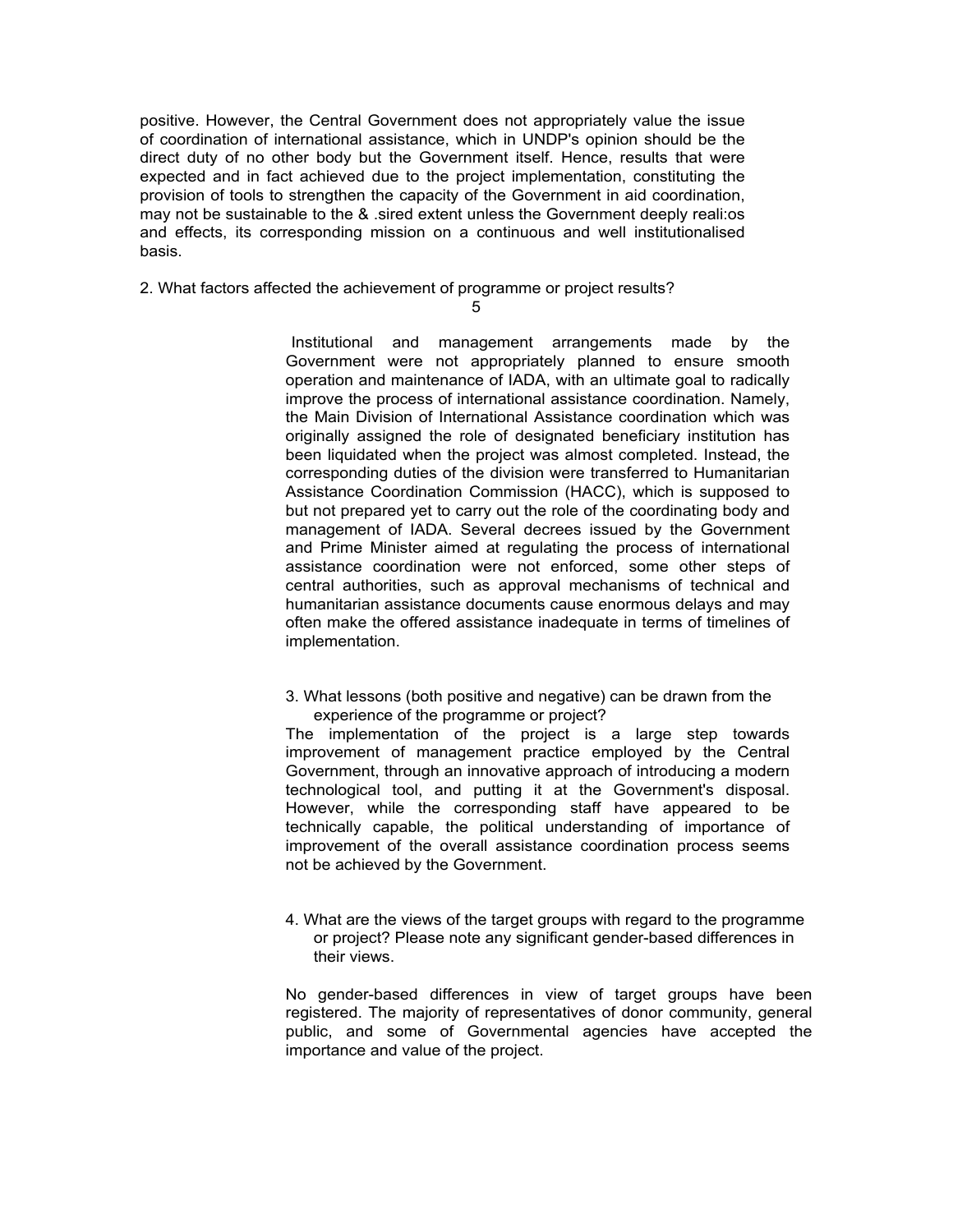|                                           | $\epsilon$ = 5. If the programme or project has been evaluated, what is the<br>implementation status of the recommendations made by the<br>evaluators?                                                                                                                                                                                                                                                                                                                |
|-------------------------------------------|-----------------------------------------------------------------------------------------------------------------------------------------------------------------------------------------------------------------------------------------------------------------------------------------------------------------------------------------------------------------------------------------------------------------------------------------------------------------------|
|                                           | The project should be considered operationally completed. However,<br>while UNDP has in fact undertaken the management of IADA to<br>continue the promotion of the results gained from the project, the<br>management arrangements<br>maintenance<br>and<br>to<br>need<br>be<br>reconsidered by the Government in order take over the operation of<br>IADA to finalise the implementation and sustainability of the<br>international assistance coordination process. |
|                                           | 6. What activities or steps do you recommend as follow-up to the<br>project?                                                                                                                                                                                                                                                                                                                                                                                          |
|                                           | UNDP has to accept the duty of IADA administrator, and thus support<br>the adequate operation of IADA, until a well established coordination<br>mechanism is developed and put into operation by the Government.                                                                                                                                                                                                                                                      |
|                                           | 7. Provide any other information that may further support or clarify your<br>assessment of the programme or project. You may include annexes<br>as you deem necessary.<br>6                                                                                                                                                                                                                                                                                           |
| For target groups:<br>Name:<br>Title:     |                                                                                                                                                                                                                                                                                                                                                                                                                                                                       |
| Signature:                                | Date:                                                                                                                                                                                                                                                                                                                                                                                                                                                                 |
| <b>Title National Proiect Coordinator</b> | For the programme or project management: Name Stepan Kanayan                                                                                                                                                                                                                                                                                                                                                                                                          |

Signature: Date: Date:

For the government, Name: Stepan Kanayan Title: Chief of Technical Assistance Dept, Main Division of International Assistance Coordination Signature~ Date: *r, z . <sup>C</sup>*

*For UNDP:*

*r~* e ti v- c;i

Name: Katica Cekalovic Title: UNDP Resident Representative, UN Resident Coordinator Signature: Date: 7

PART III: Programme/project **summary table**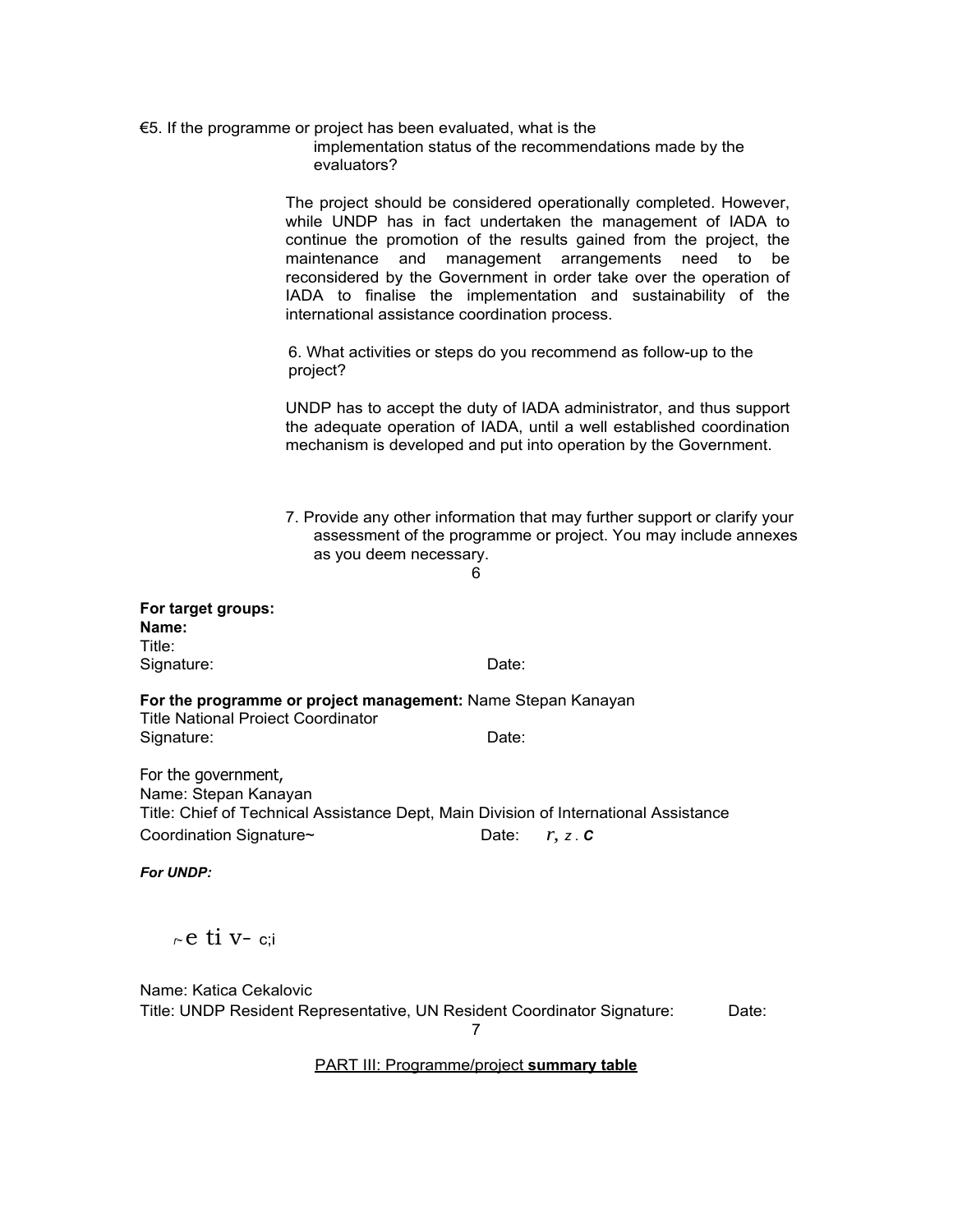

# OVERALL ASSESSMENT



ARM/99.005 Strengthening Government Capacities for International Assistance Coordination (International Assistance Database)

Main Division for Coordination and Monitorin International Assistance, Government of RA **Brief analysis of progress achieved in the contribution of the programme or project to the expected results.**

In the framework of a project on Strengthening Capacities of the Government of Armenia for Coordination and Monitoring of International Assistance, UNDP implemented the International Assistance Database for Armenia (IADA). The project was a second case of cooperation provided by UNDP to the Government on the issue, the first being the establishment of the Foreign Aid Coordination Centre at the Ministry of Economy in 1995-1996 which did not however succeed as it was expected to.

The current situation with IADA is such that it is fully operational on-line in English and in Armenian, and is running on servers procured by UNDID and presently in custody of the HACC. With the dissolution of the Main Division for Coordination and Monitoring of International Assistance in January 2001, UNDP expressed concern as to the sustainability of the future of IADA and proposed to assume the role of IADA administrator to ensure that the information contained therein is completed and updated on a continuous basis and that the necessary donor support is secured to facilitate the government's efforts for donor coordination.

UNDP firmly believes that the primary responsibility for coordination of donor assistance lies with the Government - and the international community has to support the Government's efforts. In this respect, Armenia is just in the beginning of the road towards full-fledged coordination of international assistance. It will take much consolidated and planned effort to ensure universal and institutionalized understanding that all past, current and future international assistance received by Armenia in a form of technical assistance, grants, humanitarian assistance and loans, is indeed a substantive socio-economic development matter. As such, international assistance requires appropriate political and technical approach and position of the central authority, which is duly decentralized and delegated to highly competent and experienced officials. The failure and delays of the recipient country in working out and putting in place the system of assistance coordination makes it rather difficult for the international community to develop cooperation programmes at their maximum level of technical and financial optimization.

Overall, the recently established system for coordination of technical assistance does not work at all. UNDP experiences long delays in approving programmes and projects and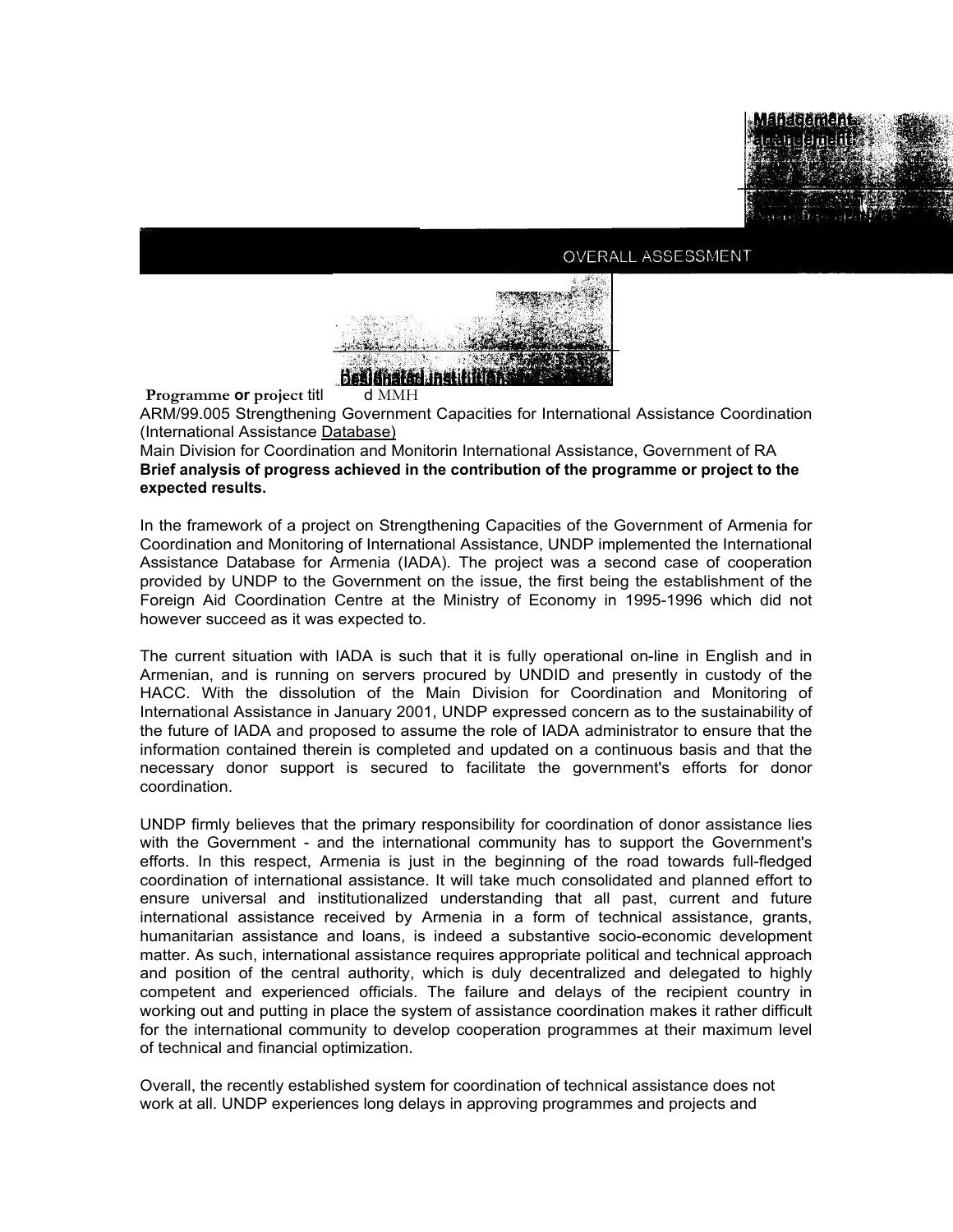revisions thereof. The fact that the documents have to be circulated among several Ministries does not result in transparent practices, as due to the complicated bureaucracy documents are often lost, Ministries reviewing them are not technically aware of the content and therefore are not in a position to provide comments. The lack of a central government entity to whom the United Nations should report often undermines the effectiveness of cooperation.

|                                                           | FINANCIAL SUMMARY |                       |          |
|-----------------------------------------------------------|-------------------|-----------------------|----------|
| Source of funds                                           | <b>Budget</b>     | Eitimated expenditure | Delivery |
| OW                                                        | 94023             | & 323                 |          |
| Gnvernmenl<br>Financial institution<br>Fhirdparly<br>inds |                   |                       |          |
|                                                           | $\overline{9}$    |                       |          |

|                                                                    | SUMN1ARY OF RESULTS                                                                                                                                                                                                                                                                                                                                                                                                                                                                |     |
|--------------------------------------------------------------------|------------------------------------------------------------------------------------------------------------------------------------------------------------------------------------------------------------------------------------------------------------------------------------------------------------------------------------------------------------------------------------------------------------------------------------------------------------------------------------|-----|
|                                                                    | $\sim$ ri<br>JR                                                                                                                                                                                                                                                                                                                                                                                                                                                                    | .35 |
| Development of International<br>Assistance Database for<br>Armenia | 1. Produced operational IADA in line<br>with the Requirements of the Government<br>of Armenia, UNDP, and the donor<br>community.<br>2.IADA containing updated and<br>accurate information on the donor<br>assistance provided to Armenia to date.<br>3. Staff of the Main Division for loan,<br>Grants and Humanitarian Assistance<br>Coordination and Monitoring, and other<br>concerned staff of the Government<br>trained and able to independently run<br>and manage the IADA. |     |